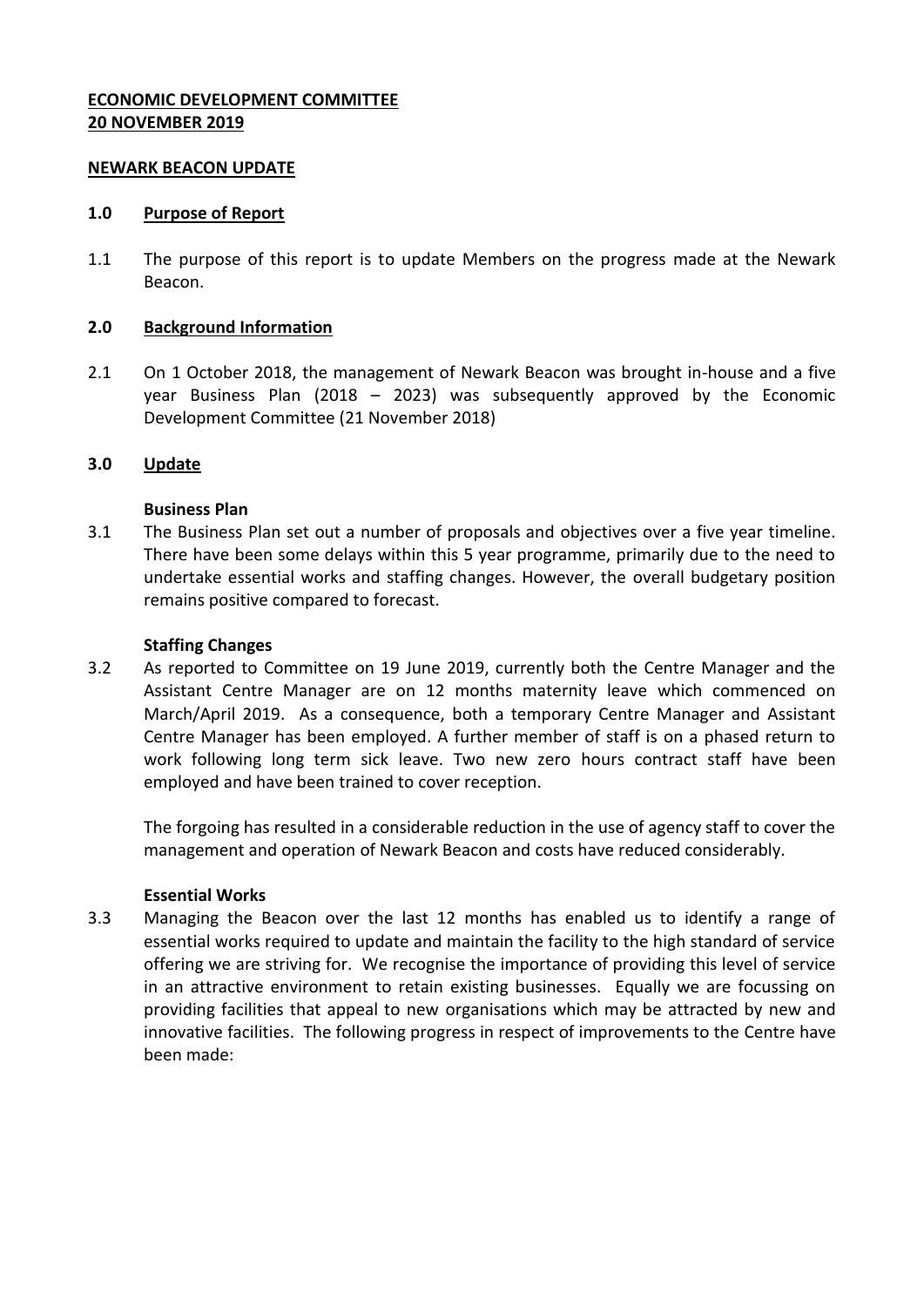| <b>Scheme</b>                                   | <b>Status</b>         | Cost (approx.) |
|-------------------------------------------------|-----------------------|----------------|
| New website completed & operational             | Complete              | Nil            |
| Fire Risk Assessment compliance                 | Complete              | £2,000         |
| Fire Alarm upgrade                              | Complete              | £4,000         |
| Telephone system upgrade                        | Complete              | £4,000         |
| Door Access System replacement                  | Complete              | £4,000         |
| Kitchen Equipment (Café)                        | Complete              | £2,000         |
| Kitchen Reorganisation/redecoration (improved   | Complete              | £4,000         |
| storage)                                        |                       |                |
| Redecoration (reception)                        | Complete              | £1,200         |
| Centre Signage replacement                      | Complete              | £4,000         |
| Shared Office/New Meeting Room (inc new         | Complete              | £20,000        |
| Furniture & AV equipment)                       |                       |                |
| Conference facility upgrade inc. new AV         | Complete              | £4,000         |
| equipment (NB this has replaced the option of   |                       |                |
| the sliding wall and new AV previously reported |                       |                |
| at circa £20,000                                |                       |                |
| <b>Reception Upgrade</b>                        | Complete              | £2,000         |
| Car Park Remarking                              | Complete              | £1,000         |
| Intruder Alarm upgrade                          | Complete              | £1000          |
| Communications Room upgrade                     | Complete              | £2,000         |
| Principal Toilet upgrade including Legionella   | In progress           | £20,000        |
| compliance                                      |                       |                |
| Carpet Replacement                              | Awaiting quotation    | TBA            |
| Kitchenette refurbishment (2)                   | To programme          | Approx. £2,000 |
| Telephone switches                              | To inspect and update | <b>TBA</b>     |

# 4.0 **Performance to Date**

# 4.1 **Rental Surplus**

The 2018/19 Outturn shows the following: Rental Income which includes rent, virtual and services charges was budgeted as £365,530. Actual achieved was £364,365 an unfavourable variance of £1,165.

# 4.2 **Auxiliary Surplus**

Auxiliary Income which includes catering, hot desking and hire charges was budgeted as £51,600. Actual achieved was £70,931 a favourable variance £19,331.

# 4.3 **Occupancy**

Occupancy in the twelve months since the Beacon management returned in-house has increased from 31 Offices Occupied (72%) to 38 of Offices Occupied (88%). There are 43 offices available in total meaning there are 5 offices vacant. This 18% increase in occupancy exceeds the Centre's target of 85% occupancy by April 2020 as set out in the Business Plan. The level of occupancy is welcomed. We monitor tenant management on a daily basis to ensure that we meet tenant expectations and retain the high degree of satisfaction that assists in retaining tenants. There is a need to continue to push the filling of vacant space.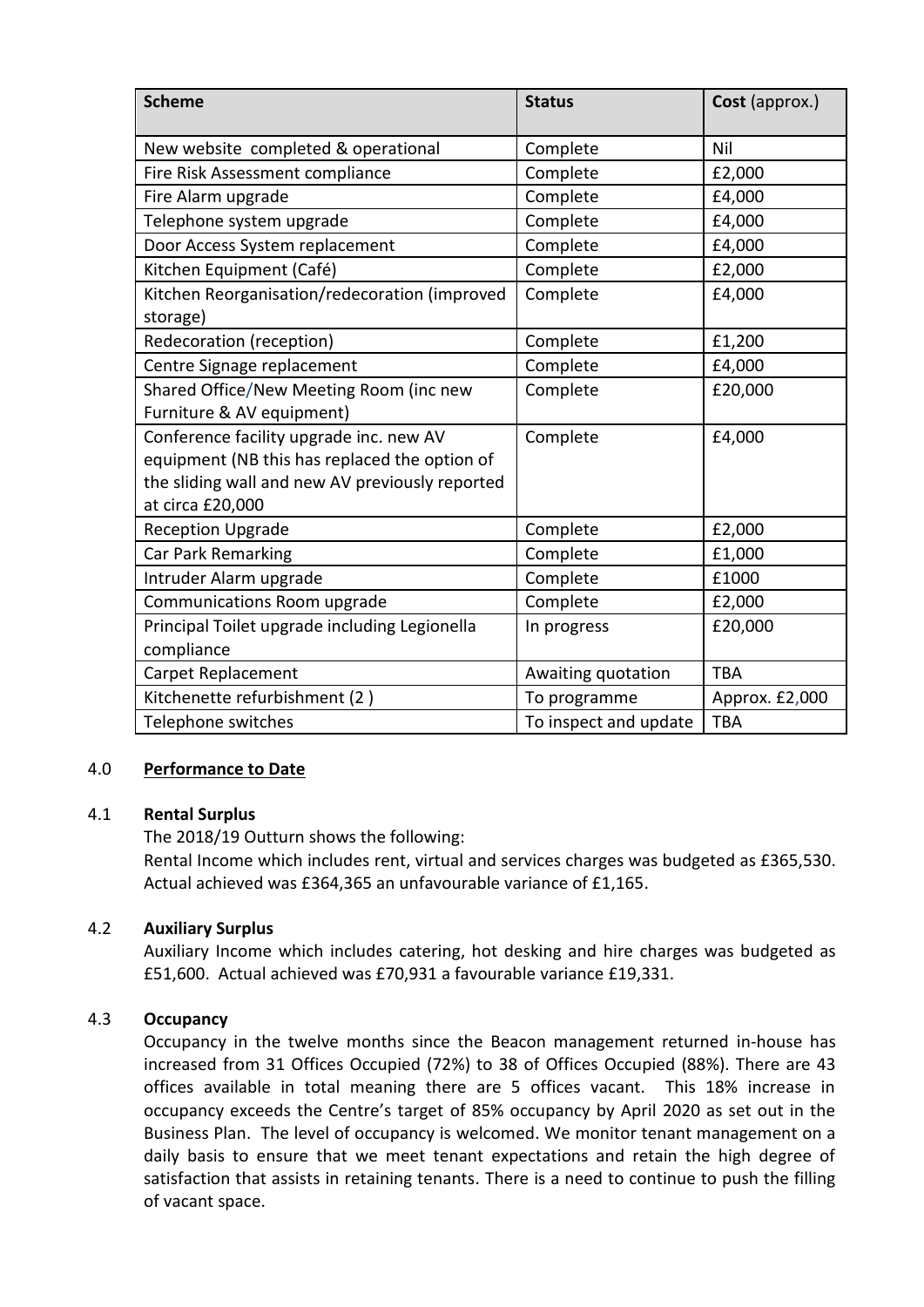# 4.4 **Business Support**

Business Support has increased from 2 businesses supported since October 2018 to 7 businesses to 31 March 2019 and from 1 April to 22 October, 9 businesses.

# 4.5 **Digital Communications**

The Communications Business Unit is working with the Beacon to develop marketing for the various social media platforms we wish to use. These will include LinkedIn, Instagram and News items on the website. A relaunch of Newark Beacon is proposed for January 2020 once the remaining works have been carried out.

# 4.6 **Customer Satisfaction**

Customer Satisfaction, which is an annual target, is currently being measured using a formalised process following the 12 month anniversary of taking over the Beacon management. We hope to have this feedback available to be able to report verbally at the meeting. We do manage a day to day customer engagement by actively communicating and inviting verbal feedback. Tenants have reported that they appreciate this engagement and they welcome the increase in communication.

# **5.0 Equalities Implications**

5.1 Equalities impact assessments will be completed as appropriate for the activities and actions mentioned within this report.

# **6.0 Financial Implications FIN19-20/6445**

6.1 Budgetary provision for the staffing of the Beacon, in the current financial year, will also need to be revisited by Officers in light of long term sickness and maternity cover requirements.

# **7.0 Community Plan – Alignment to Objectives**

7.1 The in-house management of Newark Beacon was driven by the desire improve the quality of the service and business support available to the customer, as well as reduce expenditure and increase revenue in accordance with Newark and Sherwood's Commercial Strategy and Investment Plan.

# **8.0 Comments of Director**

8.1 I continue to welcome and support the difference made since the Beacon was brought back in house in terms of occupancy and budget. The centre provides important accommodation to a number of businesses. There is a need to absorb temporary staffing costs within the 2019/20 budget, a matter which Officers will address. It is expected that the relaunch of the Beacon's advertising profile in 2020 will see additional take-up of vacant units.

# **9.0 RECOMMENDATIONS that:**

- **(a) Members note the report and the achievements made to date; and**
- **(b) a further progress report be presented to Committee in June 2020.**